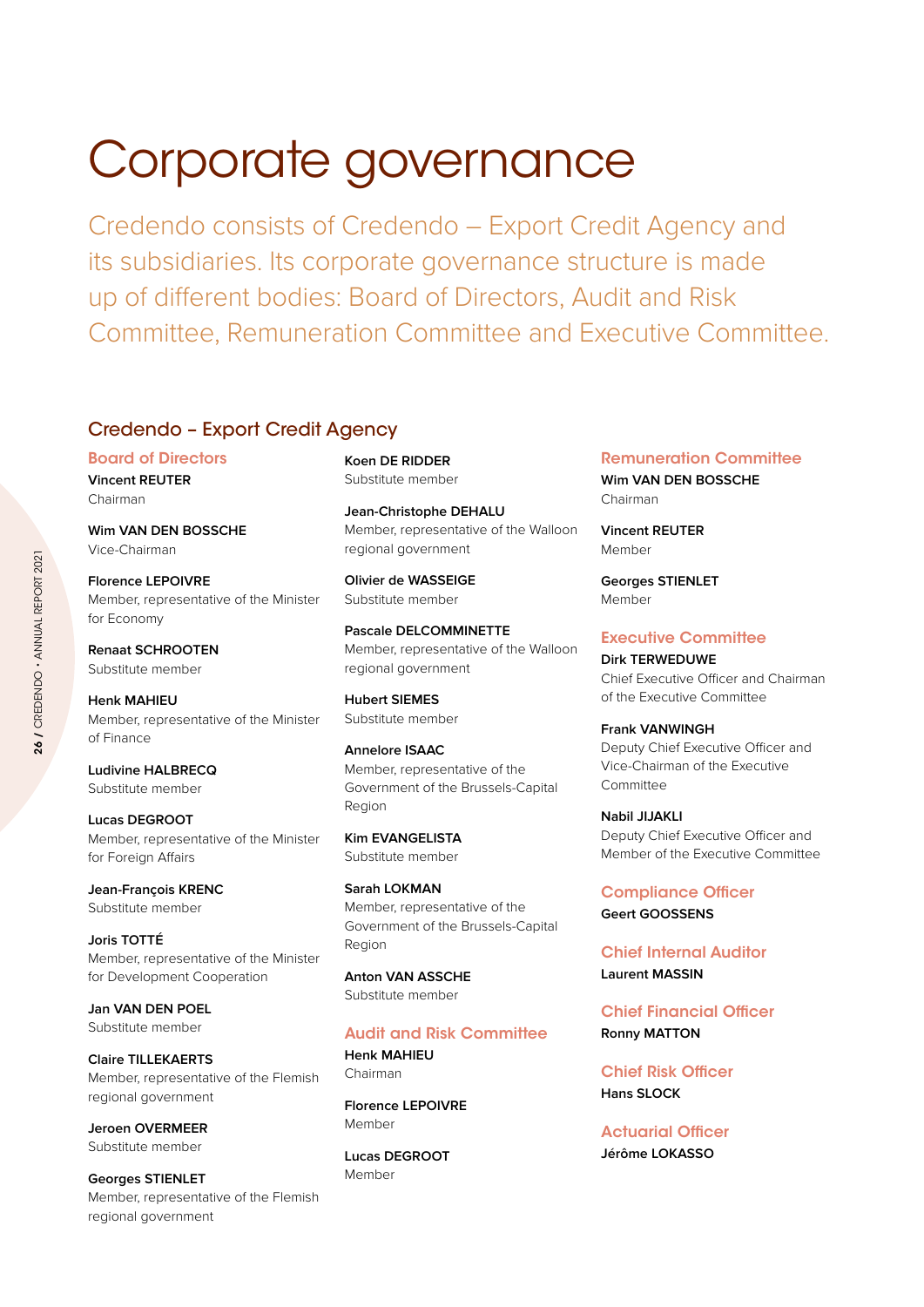







## **Board of Directors**

Florence LEPOIVRE (3) Pascale DELCOMMINETTE (10)